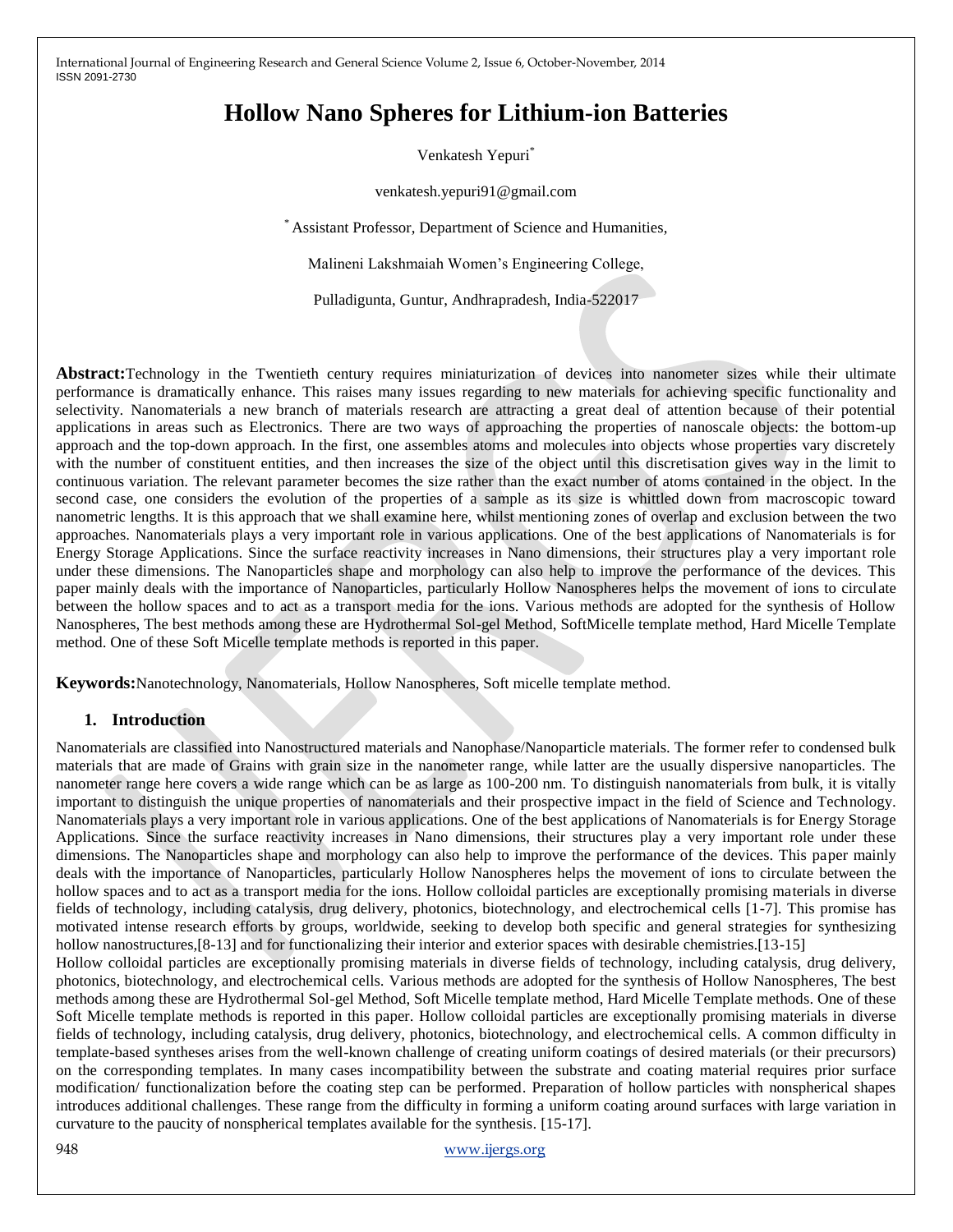Generally, it is believed that when material sizes are reduced down to nanometer scale, usually exhibit significantly enhanced functionalities in their properties. For instance, hollow nanoparticles with spherical morphology are unique candidates with high mechanical strength, surface permeability, and high surface area. Hollow nanospheres with thin shell domain not only enhance the fast lithium insertion/deinsertion kinetics but also the hollow void could serve as an effective buffering medium [18].Recently, we have reported the fabrication TiO<sub>2</sub>, La<sub>2</sub>O<sub>3</sub> and V<sub>2</sub>O<sub>5</sub> hollow nanospheres using anionic polymeric micelles with *core-shell-corona* architecture [19-21]. Herein, we report the fabrication of ZnO hollow nanospheres using anionic micelles through electrostatic interaction of  $\text{Zn}^{2+}$  ions with anionic micelles followed by precipitation under mild alkaline conditions. ABC triblock copolymer poly(styrene–*b*–acrylic acid–*b*–ethylene oxide)(PS-PAA-PEO) with anionic COO<sup>–</sup> was used as a template and Zn(OAc)<sub>2</sub> was used as metal source. The hollow nanospheres were characterized by TEM, XRD, FTTR, SEM/EDX, thermal analysis with TG/DTA and nitrogen sorption analyses. The electrochemical characteristics of ZnO hollow nanospheres were further investigated as anode materials for rechargeable lithium-ion batteries.

## **2. Experimental**

The fabrication of hollow zinc oxide nanospheres with micelles of poly(styrene-*b*-acrylic acid-*b*-ethylene oxide (PS–*b*–PAA–*b*– PEO) using zinc accetate as metal precursor was carried out as follows**.** Polymeric micelles solution was prepared by dissolving the required amount of the above polymer in distilled water and then transferred to a volumetric flask to obtain a stock solution with a concentration of 0.5  $gL^{-1}$ . The micelle solution was adjusted to pH 9 by using dilute NaOH solution. On addition of zinc salt solution, the clear micelle solution slowly turns to turbid due to formation of Zn(OH)<sub>2</sub> in *shell* domain of micelles and the contents were gently stirred for overnight at room temperature using a magnetic stirrer. The synthesis protocol was tuned by changing the ratio of  $Zn^{2+}/PAA$  between 5 and 10 to obtain monodispersed hollow nanospheres. The composite particles were repeatedly washed with distilled water and ethanol and dried at 60 °C to remove moisture. In order to remove the polymeric template as well as to crystallize the ZnO hollow particles, the composite particles were calcined at 500 °C for 4 h in a muffle furnace under air.

Hydrodynamic diameter (*Dh*) of the template micelles ofPS–PAA–PEO was measured with an Otsuka ELS–800 instrument. Wide-angle X-ray diffraction (WXRD) patterns were recorded using CuK<sub>a</sub>radiationwitha Shimadzu XRD-7000 diffractometer. The textural properties such as BET surface area and mesopore–size distribution were obtained using nitrogen adsorption/desorption isotherms with a BELSORB instrument. The morphology of the samples was observed from JEOL TEM–1210 (acceleration voltage: 80 KV) and JEOL TEM–2100 electron microscopes(acceleration voltage: 200 KV). FTIR spectra were recorded on a Jasco FTIR-7300 spectrometer. TG and DTA analyses were carried out using MAC Science TG–DTA 2100. Energy dispersed X-ray analysis was carried out with Hitachi S-3000N.

For lithium insertion studies, the zinc oxide hollow nanosphere (5 mg) was mixed mechanically with teflonized acetylene black (TAB–2, 3 mg) and then the mixture was pressed on a stainless steel mesh as the current collector under a pressure of 500 kg/cm<sup>2</sup> and dried at 160 °C for 4 hours under vacuum. The electrochemical characterizations were carried out using CR–2032 coin type cells with lithium as an anode. The electrolyte used was  $1M$  LiPF<sub>6</sub>–EC: DMC (1:2 volume ratios, Ube Chemicals Co. Ltd.). The coin cell assembling was performed in a glove box filled with argon (dew point, lower than −80 °C). The galvanostatic charge–discharge tests of the coin cell were performed at the constant current density of 0.5 mAcm<sup>-2</sup>. The cyclic voltammograms (CV) were recorded with a Hokuto Denko HSV–100 in a beaker type cell containing zinc oxide hollow nanospheres as working electrode and a lithium foil as a counter and reference electrodes. *The charge–discharge performance was carried out in the voltage range of 3.0–0.05 V.*

#### **3. Results and Discussion**

949 www.ijergs.org The hydrodynamic diameter *D<sup>h</sup>* (67 nm) and the *ζ*–potential (–56 mV) of the micelles (pH 9) were obtained from dynamic light scattering (DLS) and electrophoretic light scattering (ELS) experiments, respectively. Nearly monodispersed spherical micelles with average diameter *ca*.  $46 \pm 1$  nm estimated from TEM image (not shown) were used as template for fabrication hollow nanospheres. The difference in the micelle particle's size between DLS and TEM is due to the fact that the latter accounts for only the *core-shell* part and excludes *corona* part of the micelle [22-25]. **The TG/DTA analyses of ZnO/polymer composite particles revealed that all the organic contents were decomposed between 200 and 420 °C (not shown) and the total organic content was found to be 16.2 %. Thus the calcination step is essential to create a hollow void space by removing the core-domain of polymeric micelles.** The absence of C–H, –C=C–, and –COOH bond stretching vibrations of phenyl groups of polymer backbone in the FTIR spectrum of the calcined sample (not shown) is also consistent with the thermal analyses [26]. **The phase purity and crystallinity of zinc oxide**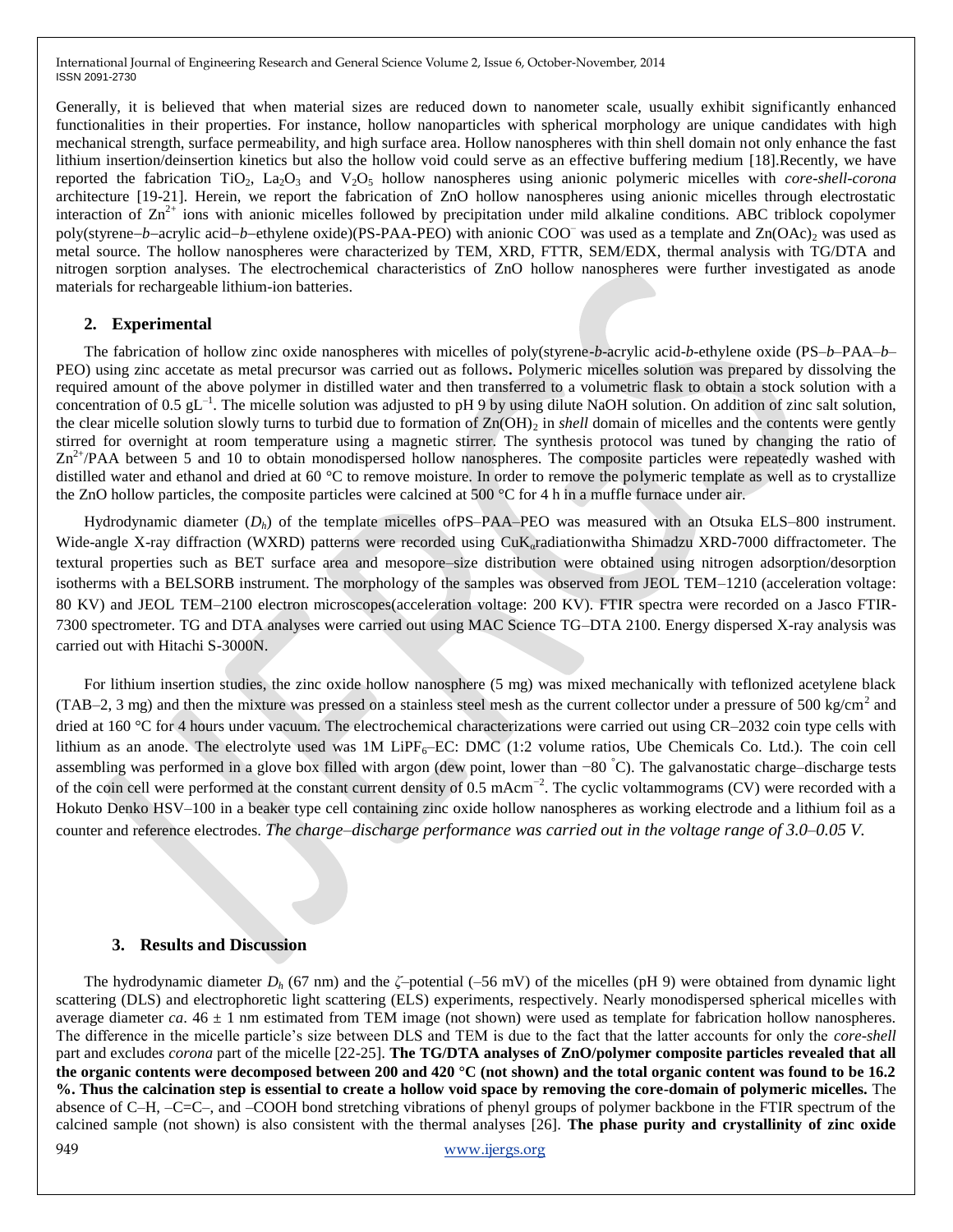**hollow nanospheres was investigated by powder X-ray diffraction (XRD). Comparison of wide-angle X-ray diffraction (WXRD) patterns of zinc oxide nanospheres (after calcination) and composite particles (before calcination) (Figure 1) suggested highly pure zincite crystalline phase. All diffraction peaks can be indexed as the hexagonal phase of ZnO with the lattice constants a = 0.325 nm and c = 0.521 nm, which is in good agreement with the JCPDS data, No. 36-1451.** 



Fig. 1:Powder X-ray diffraction patterns of: (A) ZnO-composites and (B) ZnO hollow nanospheres.



Fig. 2: TEM image of ZnO hollow nanospheres  $(Zn^{2+}/PAA = 8)$ 

950 www.ijergs.org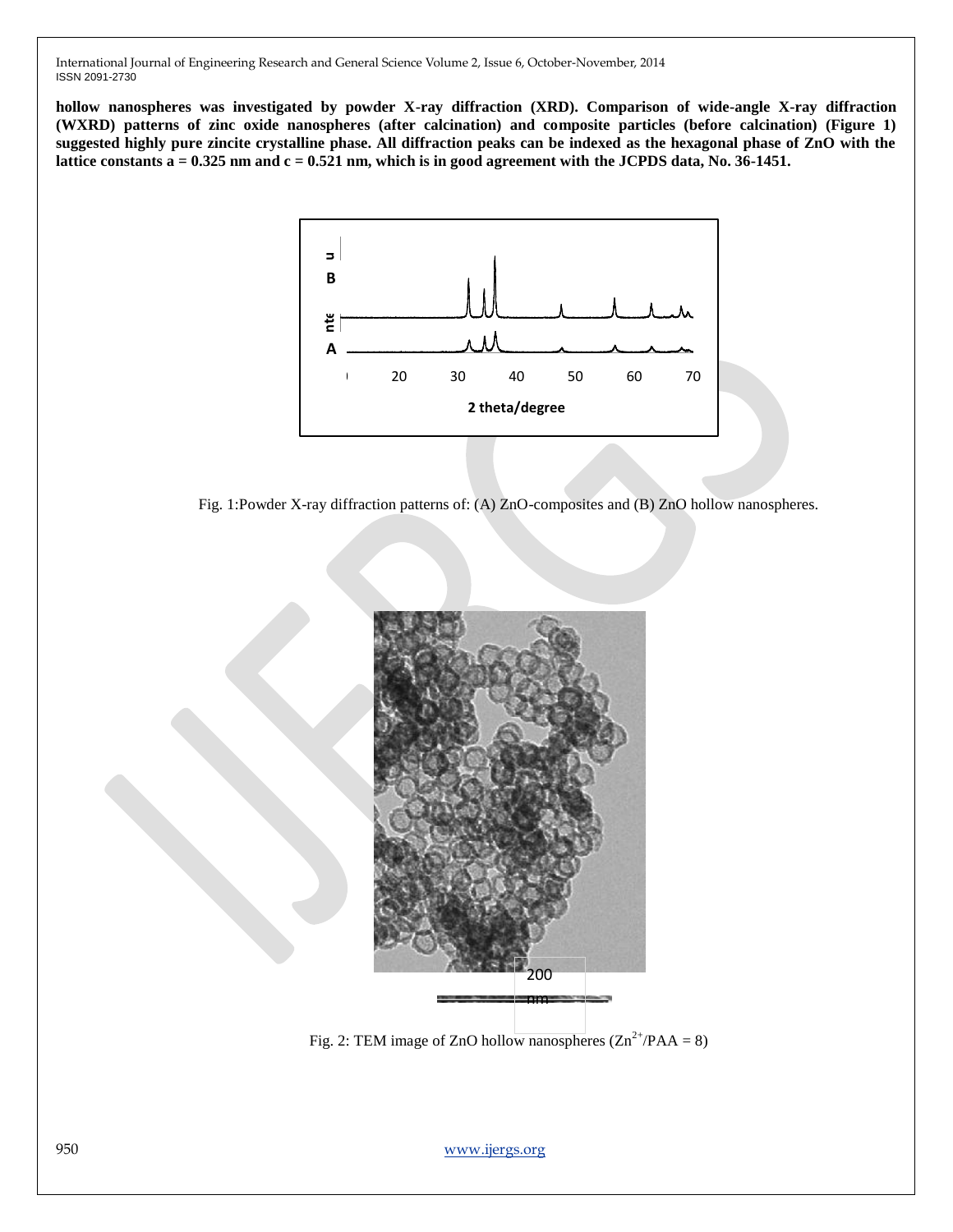Figures 2 exhibits TEM image of material with  $Zn^{2+}/PAA$  mole ratio of 8. The average particle size and void space diameter were found to be 32  $\pm$  2 and 18  $\pm$  1 nm, respectively. The wall thickness estimated by TEM (Figure 2) was approximately 7  $\pm$  1 nm. However, at lower  $\text{Zn}^{2+}/\text{PAA}$  ratios ( $\text{Zn}^{2+}/\text{PAA} = 3$  and 5), the degree of aggregation of nanospheres is relatively low compared to  $Zn^{2+}/PAA$  10, due to deposition of zinc precursor species outside micelle domain. Furthermore, the PS block core size estimated from the TEM observation was found to be 23  $\pm$  1 nm; however, after calcinations the void space diameter was approximately 18  $\pm$  1 nm due to shrinkage. In addition, for hollow particles with high precursor concentration  $(Zn^{2+}/PAA = 10)$ , the shell thickness increased marginally to  $8 \pm 1$  nm. In addition, the pore sizedistribution curves based on BJH model showed disordered mesopores. The total pore volume and BET surface area were found to be 0.59 cm<sup>3</sup>g<sup>-1</sup> and 119 m<sup>2</sup>g<sup>-1</sup>, respectively. The high-resolution transmission electron microscope (HRTEM, not shown) allows the resolution of lattice fringes of the crystals to be correlated to the (110) planes of the zincite lattice structure. Furthermore, energy-dispersive X-ray spectroscopy spectrum (EDX, not shown) shows strong peaks for zinc and oxygen suggestive of the pure zinc oxide phase confirming the highly pure zinc oxide hollow nanospheres.

Figure 3A exhibits the cyclic voltammograms (CV) of ZnO hollow nanospheres measured between 0 and 3 V at a scan rate of 3 mV/min. In the first cathodic scan, there is a major strong peak at 0.23 V and a minorpeak at 0.57 V, which are related to the electrochemical process of the ZnO material. This process contains



Fig. 3: (A) CV curves of ZnO hollow nanospheres in 1.0 m LiPF<sub>6</sub> (EC/DMC =  $1/2$  (v/v)) at a 3 mV/min sweep rate and (B) The Charge/discharge profiles ZnO hollow nanospheres at 0.25 C rate in the voltage region of 0.005-3.0 V.

the reduction of ZnO into Zn, the formation of Li-Zn alloy, and the growth of the gel-like solid electrolyte interphase (SEI) layer. The potentials of these reactions are very close, so it shows one major broad peak and a minor shoulder. In the first anodic scan, the four peaks located at 0.38 (broad), 0.51, 0.68, and 1.37 V are attributed to the multi-step dealloying process of Li-Zn alloy [27]. The second cathodic sweep differs from the first one; the major peak at 0.23 V is vanished and new peaks at 0.4 and 0.72 V (broad) were appeared for the second cycles. The anodic peaks of the second cycle, however, are more similar to that of first cycle according to literature [28].

951 www.ijergs.org Figure 3B shows discharge-charge curves in the voltage window of 0.005–3.0 V (vs. Li) at a rate of 0.25 C up to 50 cycles and for clarity, only selected cycles are shown in the voltage versus capacity profiles. It is worth to note that the plateaus on the voltage profiles coincide with the cathodic and anodic peaks in the CV curves (Fig.3A). A very obvious long plateau located at about 0.5 V appears in the first discharge curve. However, in the first charge curve, the plateaus are not so obvious. It can be seen four slopes, which are located at 0.28, 0.45, 1.33, and 2.5 V, respectively. After the first cycle, the slopes in discharge curves are around 0.8 and 0.4 V, and the curves are similar in shape, indicating that the reactions become more reversible. The ZnO hollow nanospheres deliver a first discharge capacity of 1304 mAh.g<sup>-1</sup>, and a first charge capacity of 730 mAh.g<sup>-1</sup>. It is important to mention that the very high discharge-capacity observed in the first cycle must originate from electrolyte decomposition in the low-potential region and subsequent formation of solid electrolyte interphase (SEI) on the hollow nanospheres [29]. The discharge capacities of the ZnO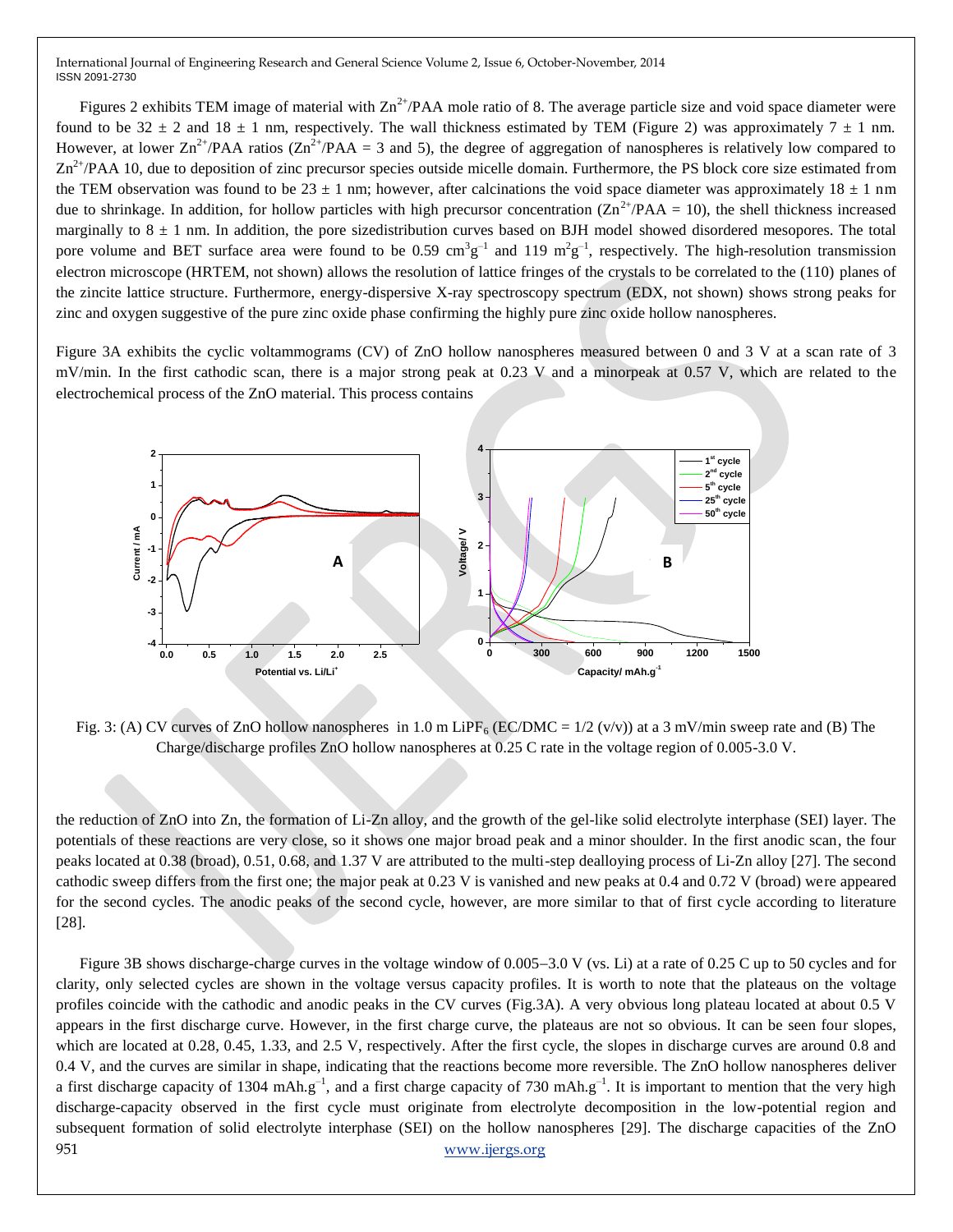hollow particles based electrode (Fig.4) in the  $1^{st}$ ,  $2^{nd}$ ,  $5^{th}$ ,  $25^{th}$ , and  $50^{th}$  cycles are 1304, 804, 494, 252 and 249 mAh g<sup>-1</sup>, respectively. The corresponding charge capacity values are 730, 554, 434, 251, and 248, mAh  $g^{-1}$  for the 1<sup>st</sup>, 2<sup>nd</sup>, 5<sup>th</sup>, 25<sup>th</sup>, and 50<sup>th</sup> cycles, respectively. The coulombic efficiency of first cycle was found to be 62.5 %. However, the dense ZnO powder exhibited significantly lower charge-discharge capacities (not shown) compared to ZnO hollow nanospheres under similar experimental conditions. For instance, the discharge capacities of ZnO dense particles are 471, 352, 214, 151, and 144 mAh.g<sup>-1</sup> for  $1^{st}$ ,  $2^{nd}$ ,  $5^{th}$ ,  $25^{th}$ , and  $50^{th}$  cycles; whereas the corresponding charge capacities were found to be 275, 210, 162, 141, 139 mAh.g<sup>-1</sup> for 1<sup>st</sup>, 2<sup>nd</sup>, 5<sup>th</sup>, 25<sup>th</sup>, and 50<sup>th</sup> cycles, respectively.

 Fig.4A shows the capacity versus cycle number plot for ZnO hollow nanospheres. As can be seen, both discharge and charge capacities decrease up to 10 cycles and thereafter the capacity stabilizes. After 100 cycles with 100 % depth of discharging and charging at a rate of 0.1 C, the electrode capacity decreased to 246 mAh  $g^{-1}$ . After about 10 cycles, the columbic efficiency, the ratio of discharge/charge capacity is nearly 100 %. However, cycle performance of dense ZnO particles was poor as the discharge capacities reduced from 1090 to 118 mAh. $g^{-1}$  within a few cycles of repeated charge/discharges (not shown). Fig. 4B shows the rate performance of ZnO hollow nanospheres. At a low rate of 0.1 C, hollow particles show a discharge capacity of about 1414 mAh  $g^{-1}$ . However, the discharge capacities gradually decrease to 306, 195, and 116 mA  $g^{-1}$  at 1C, 5C and 10C, respectively. However, the ZnOhollow particle basedelectrodes almost regains their original high-capacities when the rate was again lowered to 0.1 C after being exposed to high current loads (10 C),which indicatesthe high stability of hollow nanospheres based electrodes. The improved electrochemical performance is attributed to the unique hollow spherical morphology. More importantly, the void space not only effectively buffers against charge storage and local volume change but also provides better electrical contact and shorter diffusion path length providing better rate capability.



Fig. 4: (A) Charge-discharge cycling performance ZnO hollow nanospheres at 0.1 C rate in the voltage region of 0.005-3.0 V vs. Li/Li<sup>+</sup> and (B) Rate performance in the voltage region of  $0.005$ -3.0 V.

### **4. Conclusions**

 *Core-shell-corona* micelle obtained from poly(styrene-*b*-acrylic acid-*b*-ethylene oxide) successfully produce ZnO hollow nanosphere of size about  $32 \pm 2$  nm. TEM, SEM/EDX, and XRD analyses confirmed the formation of hollow nanospheres and purity or crystallinity of ZnO nanoparticles. ZnOhollow nanospheres exhibited good cycling performance even after 100 cycles of repeated charge/discharges and the discharge capacity at  $100<sup>th</sup>$  cycle was found to be 246 mAh g<sup>-1</sup>. The ZnO hollow nanospheres based electrode exhibited high rate capability and cycling performance than the dense ZnO particles. The void space not only act as buffer medium against charge storage and local volume change but also provides better electrical contact and shorter diffusion path length and therefore provide better rate capability.